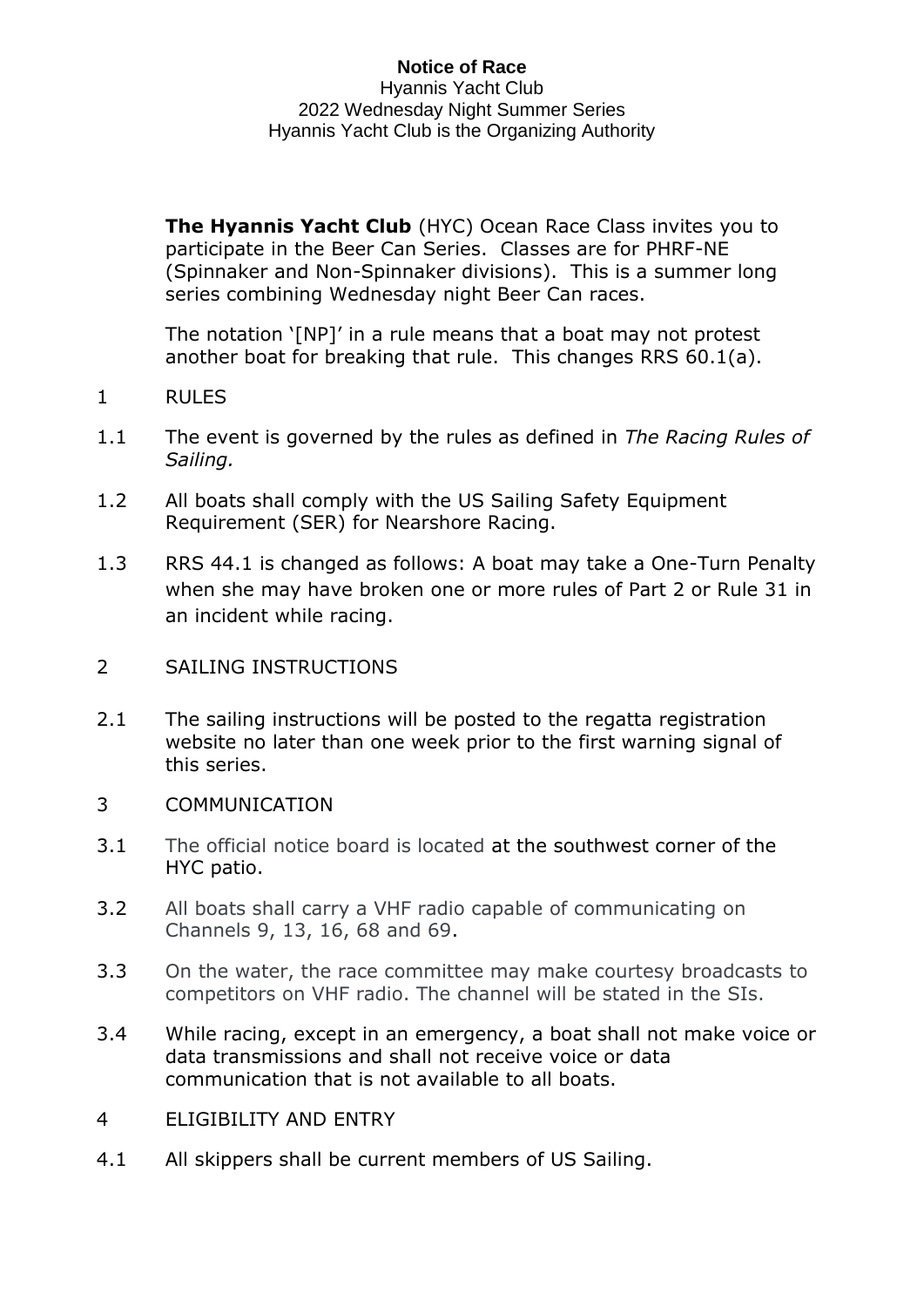- 4.2 The event is open to all mono hull boats 24 feet or longer (LOA) with a current valid PHRF New England certificate.
- 4.3 Classes are defined as follows:

| <b>Class A - Spinnaker</b>                             | <b>PHRF</b> Based on Registration |
|--------------------------------------------------------|-----------------------------------|
| Class C - Non-Spinnaker   PHRF   Based on Registration |                                   |
| Class D - Non-Spinnaker   PHRF   Based on Registration |                                   |

- 4.4 A skipper's meeting may be held prior to any race in the series. All skippers will be informed of a skipper's meeting via the email supplied at registration no later than 48 hours prior to the skipper's meeting.
- 4.5 Boats may enter the events by registering online at Regatta Network.
- 4.6 To be considered an entry in the event, a boat shall complete all registration requirements and pay all fees.
- 4.7 Late entries will incur a fee of \$10. No entries will be accepted within 8 hours of the first warning signal.
- 4.8 Individual race registration closes 48 hours prior to the first warning signal
- 5 FEES
- 5.1 The entry fee for each individual race will be \$25.
- 5.2 The entry fee for the entire series will be \$350.
- 5.3 A \$50 gift certificate to the Captain's Table will be provided to any boat registered and paid for all beer can races prior to June 1st.
- 6 SAFETY
- 6.1 It shall be the sole and inescapable responsibility of the owner and master of each boat to declare that she is seaworthy in hull, rig, and gear and that she is properly equipped and competently manned and sailed.
- 7 ADVERTISING AND PHOTOGRAPHY
- 7.1 By participating in this race or series, each competitor grants to the organizing authority and its members the right in perpetuity to make, use and show and to license any other person to so make,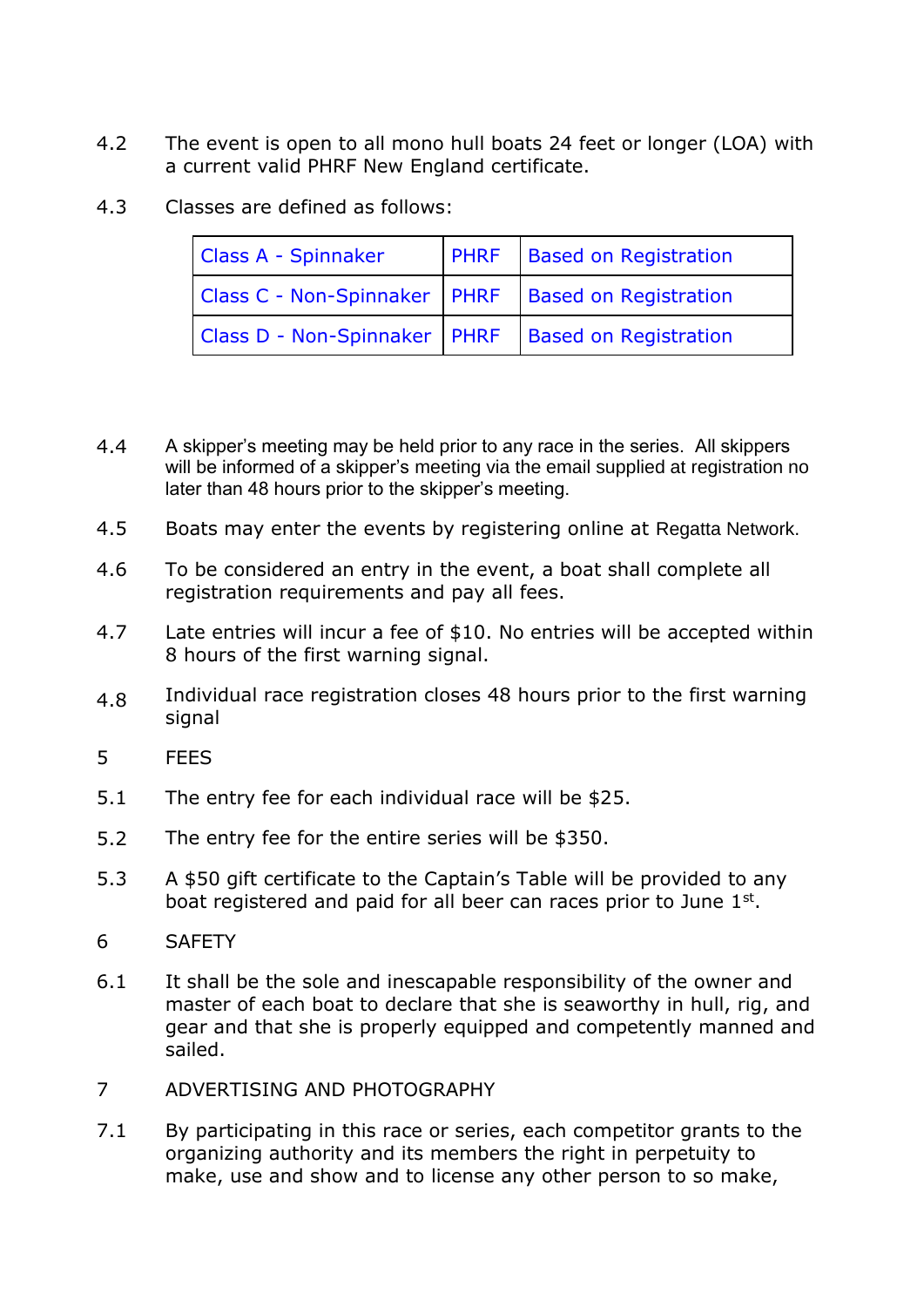show and use, from time to time at their discretion, any photographs, sound recordings, motion pictures and live, taped or filmed television or other productions of them or their property made during the period of the series.

- 8 SCHEDULE
- 8.1 Series registration closes June 27<sup>th</sup>, 2022 at 1800hrs
- 8.2 Dates of racing:

| Date       | Class      | Warning signal |
|------------|------------|----------------|
| 6/1/2022   | <b>ALL</b> | 1800 hrs       |
| 6/8/2022   | <b>ALL</b> | 1800 hrs       |
| 6/15/2022  | <b>ALL</b> | 1800 hrs       |
| 6/22/2022  | <b>ALL</b> | 1800 hrs       |
| 6/29/2022  | <b>ALL</b> | 1800 hrs       |
| 7/6/2022   | <b>ALL</b> | 1800 hrs       |
| 7/13/2022  | <b>ALL</b> | 1800 hrs       |
| 7/20/2022  | <b>ALL</b> | 1800 hrs       |
| 7/27/2022  | <b>ALL</b> | 1800 hrs       |
| 8/3/2022   | <b>ALL</b> | 1800 hrs       |
| 8/3/2022   | <b>ALL</b> | 1800 hrs       |
| 8/10/2022  | <b>ALL</b> | 1800 hrs       |
| 8/17/2022  | <b>ALL</b> | 1800 hrs       |
| 8/24/2022  | <b>ALL</b> | 1800 hrs       |
| 8/30/2022* | <b>ALL</b> | 1800 hrs       |

\*Denotes Tuesday Night Race

- 9 EQUIPMENT INSPECTION
- 9.1 Boats may be inspected at any time to determine compliance with any rule.
- 10 VENUE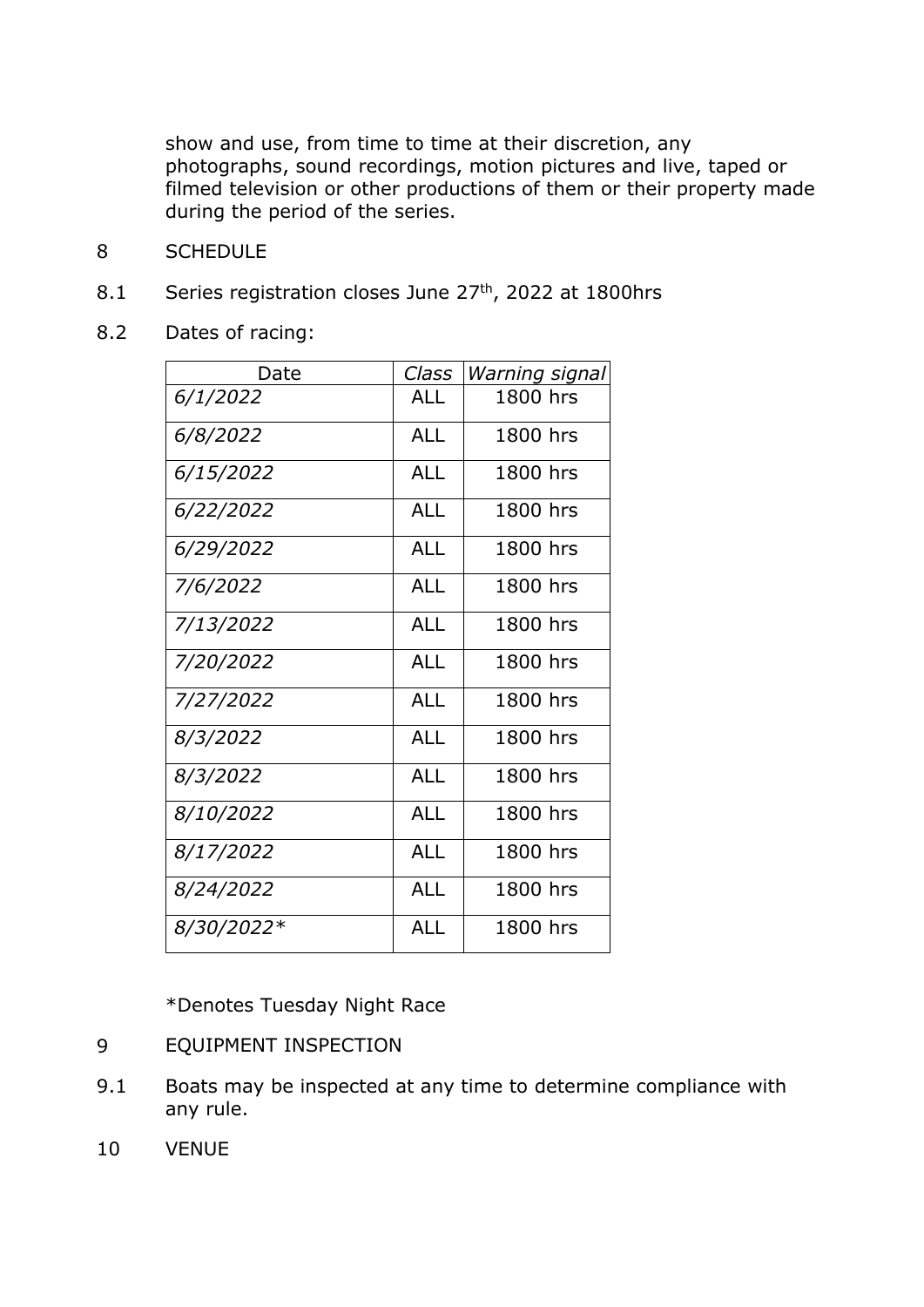- 10.1 Racing shall take place in the waters of Nantucket Sound close to Hyannis.
- 10.2 Post-race activities will take place at Hyannis Yacht Club
- 11 COURSES
- 11.1 The course(s) to be sailed will use government marks and/or inflatable marks for courses ranging from 1 to 12 miles.
- 12 SCORING
- 12.1 There will be three monthly series: June, July, and August

There will be a season series that will include all races sailed.

- 12.2 The monthly scoring is the Low Point System using time on distance.
- 12.3 The annual scoring is a modified high point percentage score with a minimum score of .03 awarded for finishing.
- 12.4 For each monthly series a boat's worst score will be discarded after completing five (5) races.
- 12.5 For the annual series:

5 races completed – 1 score will be discarded

- 10 races completed 2 scores will be discarded
- 15 races completed 3 scores will be discarded
- 20 races completed 4 scores will be discarded
- 12.6 Annual discarded scores are independent of monthly discarded scores.
- 13 BERTHING
- 13.1 Moorings and slips may be available for rent at Hyannis Yacht Club by contacting the steward's office at 508 778-6100
- 14 RISK STATEMENT
- 14.1 RRS 3 states: 'The responsibility for a boat's decision to participate in a race or to continue to race is hers alone.' By participating in this event each competitor agrees and acknowledges that sailing is a potentially dangerous activity with inherent risks. These risks include strong winds and rough seas, sudden changes in weather, failure of equipment, boat handling errors, poor seamanship by other boats, loss of balance on an unstable platform and fatigue resulting